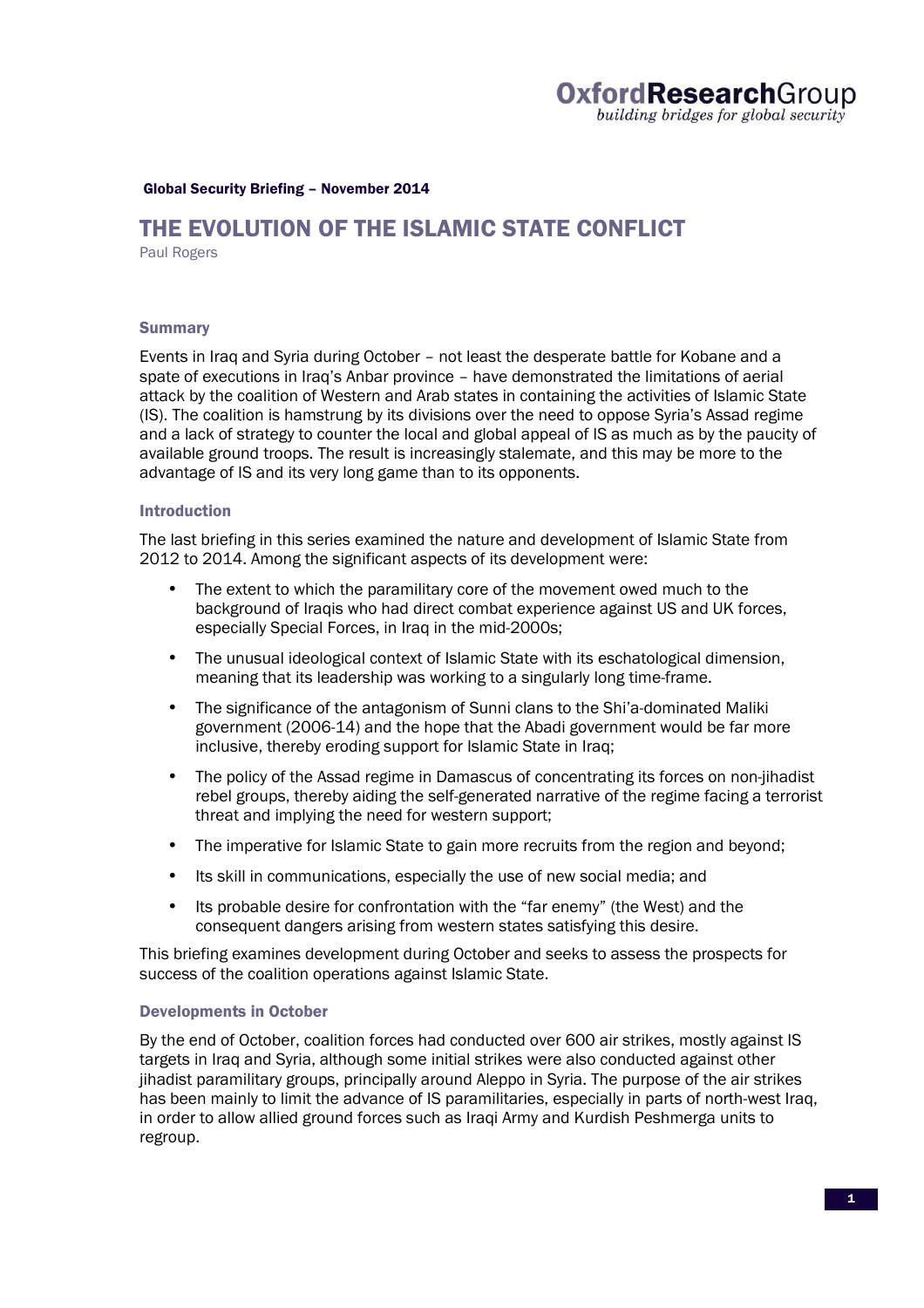There was a sustained air operation to prevent IS forces taking the town of Kobane on the Syria/Turkey border, and a sustained negotiation to persuade Turkey to allow Kurdish military units from northern Iraq to transit through southern Turkey to aid the defence of the town. Towards the end of the month the Turkish government reluctantly agreed, and a reported 150 Peshmerga entered Kobane. The Ankara government remains cautious about this policy, primarily because it views Syrian Kurdish paramilitaries as too close to the Kurdish Workers' Party (PKK), a Turkish Kurdish rebel group. Ankara reserves its main opposition to the Assad regime and argues for an externally-imposed no-fly-zone to limit Damascus' military capacity.

Elsewhere in Syria, the Assad regime's forces accelerated their attacks on rebel groups such as the Syrian Revolutionary Front and the Islamic Front, indirectly benefitting from the concentration of the US-Gulf States air campaign against Islamic State. This has led to representatives from these groups protesting bitterly that the US-led coalition is making their position more vulnerable, a claim made more evident by the losses the Syrian Revolutionary Front experienced at the hands of the local al-Qaida franchise, al-Nusra Front, around the city of Idlib at the end of the month.

In Iraq, coalition air power was used to aid Iraqi forces in regaining control of the strategically important Mosul Dam. This was a small but significant reversal for Islamic State forces but they had never had comprehensive control of the district. Elsewhere in Iraq they made some significant advances in Anbar province, including towns close to Baghdad International Airport and western suburbs of Baghdad. Indeed, there are indications that IS has paramilitary units already embedded in some of those suburbs. Given that they control the city of Fallujah, 50 km to the west of the capital and also have forces in Abu Ghraib, 15 km from the airport, there remain expectations that at some stage IS might mount a surprise assault on the extensive US military facilities that are being developed there.

At the same time, IS forces also engaged in brutal suppression of Sunni clan groups in parts of Anbar Province that failed to support them, as well as executing substantial numbers of Iraqi police. While IS forces have long had a reputation for brutal action against Iraqi government forces, the use of such actions against Sunni groups has raised the substantial risk of other Sunni clans moving against them. Given that the progress of Islamic State across north-west Iraq in June-August was greatly aided by the previous support from Sunni clans and former officers of the Sunni-dominated pre-2003 Iraqi army and Ba'ath Party, any change in attitude is a threat to IS sustaining its hold. The willingness to take this risk suggests that IS planners believe that they are becoming sufficiently strong that they have far less need for such support, but it may also indicate a potential loss of control of territory by IS.

At a wider level, the overall conflict within Iraq has continued to be immensely costly. In October, according to *Iraq Body Count*, 1,797 civilians were killed, with much of the death toll towards the end of the month stemming from executions. According to provisional figures in the same database, almost 15,000 people had been killed in Iraq since January, making 2014 the deadliest year in the conflict since 2007. This compares to the UN's Q3 2014 estimate of 5,000 to 6,000 deaths per month in the Syrian war. The majority of this combined death toll is not directly attributable to Islamic State.

## Coalition issues

The cohesiveness of the coalition has been called into question by several developments in October. One was a Saudi view, strongly argued by the former head of Saudi Foreign Intelligence, Prince Turki bin Faisal, that the priority for the coalition had to be the downfall of the Assad regime, and that the destruction of Islamic State would not be possible without it.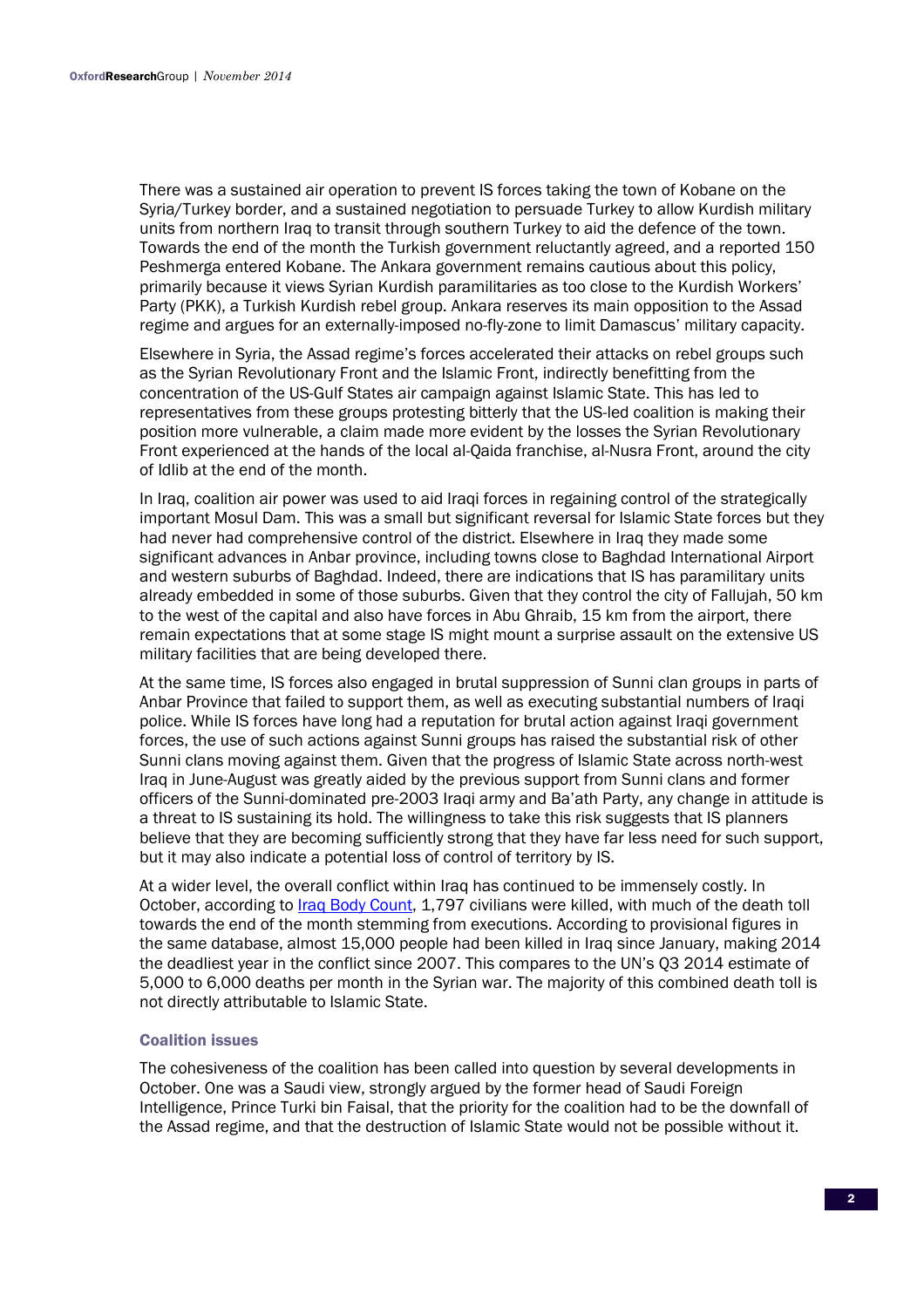From a different perspective, the Israeli position was one of great concern that the coalition was not only failing to limit the Assad regime but was effectively cooperating with Iran, long seen as Israel's most important enemy in the entire region.

The problems for the Obama administration have been further compounded by a series of leaks to US media outlets that there are deep divisions in the administration between advisors in the White House and the Pentagon, the latter apparently resentful of, and deeply frustrated by, senior White House officials micro-managing the military operations. The most criticism was directed at the National Security Adviser, Susan Rice, and at the very frequent meetings of the National Security Council. This is compounded by a suspicion that President Obama's representative to the region, retired General John Allen, was so close to Iraq's previous Prime Minister, Nouri al-Maliki, that he is anathema to Sunni clans whose support is badly needed by the Coalition.

Although there have been reports of some progress being made against Islamic State in a few parts of Iraq, the consensus among independent analysts is that it will take many months for Iraqi forces to be trained to the point where cities such as Mosul might be re-taken. Similarly, the training of effective non-jihadist anti-Assad forces in Syria would take many months, if not years, to be completed. Overall, the outlook is therefore of a continuing air war, having relatively little impact on Islamic State while it holds onto substantial territory and seeks to gain more recruits.

### Joining the cause

One of the key elements deciding the future direction of the conflict will be the maintenance of a substantial flow of foreign fighters into Syria and Iraq to join Islamic State's paramilitary forces. IS was reported by the UK-based Syrian Observatory for Human Rights to have lost 464 members in Syria to coalition air strikes in the first month of bombing, to 23 October. US intelligence officials estimate around a thousand foreigners per month are travelling to fight in Syria to fight with groups including IS, mostly from across the Middle East but also from Western Europe. These figures put the total number of foreign fighters at over 16,000. In spite of the losses to air strikes and the obvious dangers of travelling to Syria and Iraq to join the war, there appears to have been no decline in recruitment to militant groups in the past month.

Furthermore, it is probable that Islamic State has benefitted from the impact of the Israeli campaign in Gaza in August which killed more than 2,000 Palestinians, including over 400 children. This conflict was widely reported in graphic detail by Middle Eastern TV outlets, including satellite news channels available world-wide, and there are reliable reports of young people in diaspora communities in Western Europe being extremely bitter at the lack of official opposition to Israel's actions. This bitterness is perpetuated because of the actions of the Netanyahu government, in concert with the al-Sisi government in Cairo, in restricting the inflow of building materials required for the repair and reconstruction of the thousands of buildings in Gaza damaged during the war.

## **Conclusion**

The coalition's strategy is far from clear, partly down to conflicting aims which include destruction of Islamic State, termination of the Assad regime, differences over the need to work with the Iranians, and differing concerns over the risk of radicalisation of young people in Western states

At the core of the current situation lies a dilemma for the coalition. The conflict between opposing parties is now close to a stalemate, with Islamic State having limited potential for